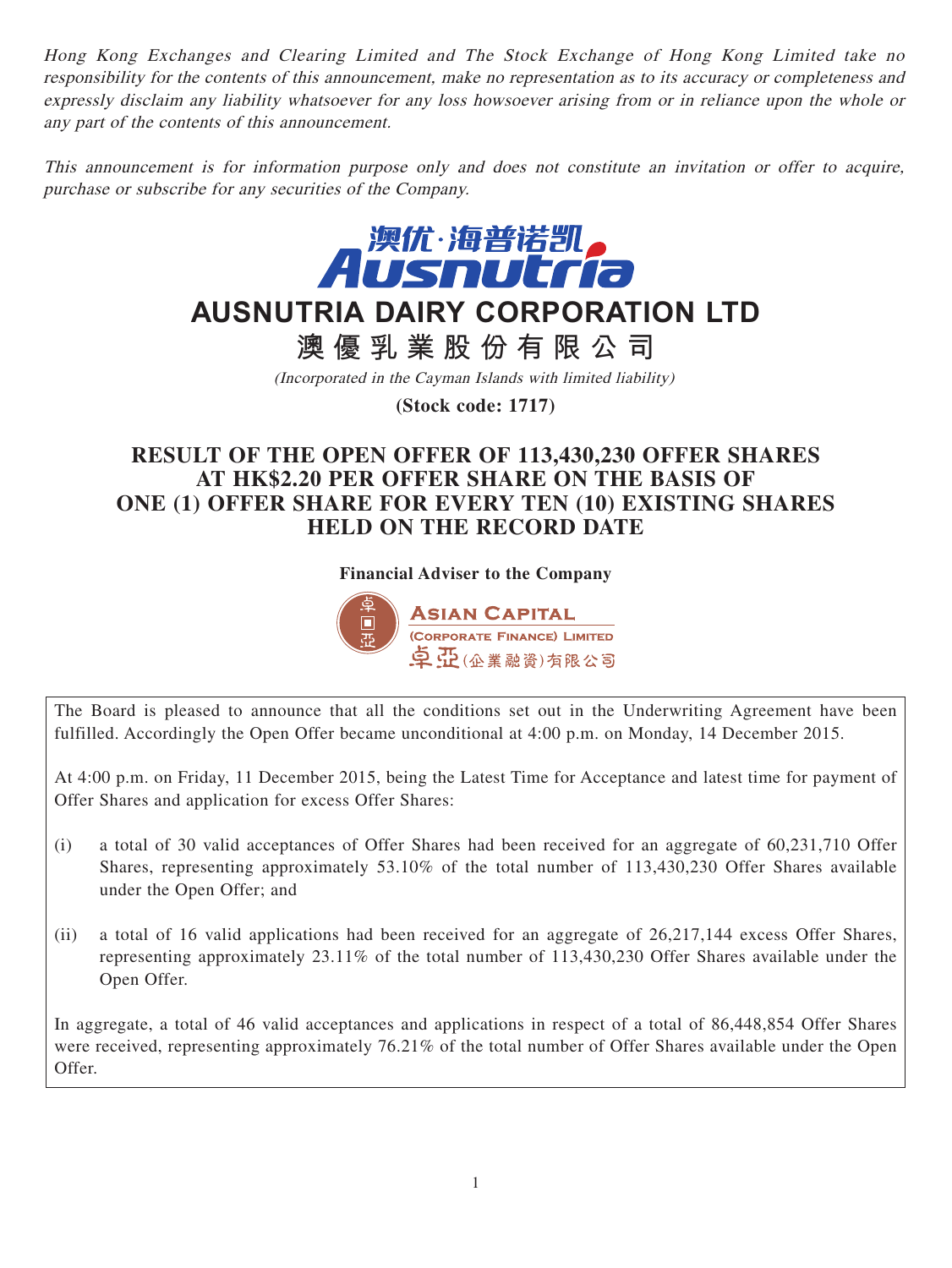Based on the results of the Open Offer, the Open Offer was under-subscribed by 26,981,376 Offer Shares. In accordance with the Underwriting Agreement, the Underwriter has subscribed for all the under-subscribed 26,981,376 Offer Shares, representing approximately 23.79% of the total number of Offer Shares and approximately 2.16% of the issued share capital of the Company of 1,247,732,530 Shares as enlarged by the 113,430,230 Offer Shares.

The share certificates for all fully-paid Offer Shares will be despatched to those relevant Shareholders' address (as shown on the register of member of the Company) by ordinary post at their own risks on Monday, 21 December 2015.

Dealings in the Offer Shares are expected to commence on the Stock Exchange at 9:00 a.m. on Tuesday, 22 December 2015.

Reference is made to the prospectus of Ausnutria Dairy Corporation Ltd dated 27 November 2015 (the "**Prospectus**") in relation to the Open Offer. Unless otherwise defined, capitalised terms used herein have the same meanings as ascribed to them in the Prospectus.

### **RESULTS OF THE OPEN OFFER**

The Board is pleased to announce that all the conditions set out in the Underwriting Agreement have been fulfilled. Accordingly, the Open Offer became unconditional at 4:00 p.m. on Monday, 14 December 2015.

At 4:00 p.m. on Friday, 11 December 2015, being the Latest Time for Acceptance and latest time for payment of Offer Shares and application for excess Offer Shares:

- (i) a total of 30 valid acceptances of Offer Shares had been received for an aggregate of 60,231,710 Offer Shares, representing approximately 53.10% of the total number of 113,430,230 Offer Shares available under the Open Offer; and
- (ii) a total of 16 valid applications had been received for an aggregate of 26,217,144 excess Offer Shares, representing approximately 23.11% of the total number of 113,430,230 Offer Shares available under the Open Offer.

In aggregate, a total of 46 valid acceptances and applications in respect of a total of 86,448,854 Offer Shares were received, representing approximately 76.21% of the total number of Offer Shares available under the Open Offer.

Center Lab has subscribed for an aggregate of 30,432,432 Offer Shares in accordance with its irrevocable undertaking pursuant to the Underwriting Agreement.

#### **Underwriting Arrangements**

Based on the results of the Open Offer, the Open Offer was under-subscribed by 26,981,376 Offer Shares. In accordance with the Underwriting Agreement, the Underwriter has subscribed for all the under-subscribed 26,981,376 Offer Shares, representing approximately 23.79% of the total number of Offer Shares and approximately 2.16% of the issued share capital of the Company of 1,247,732,530 Shares as enlarged by the 113,430,230 Offer Shares.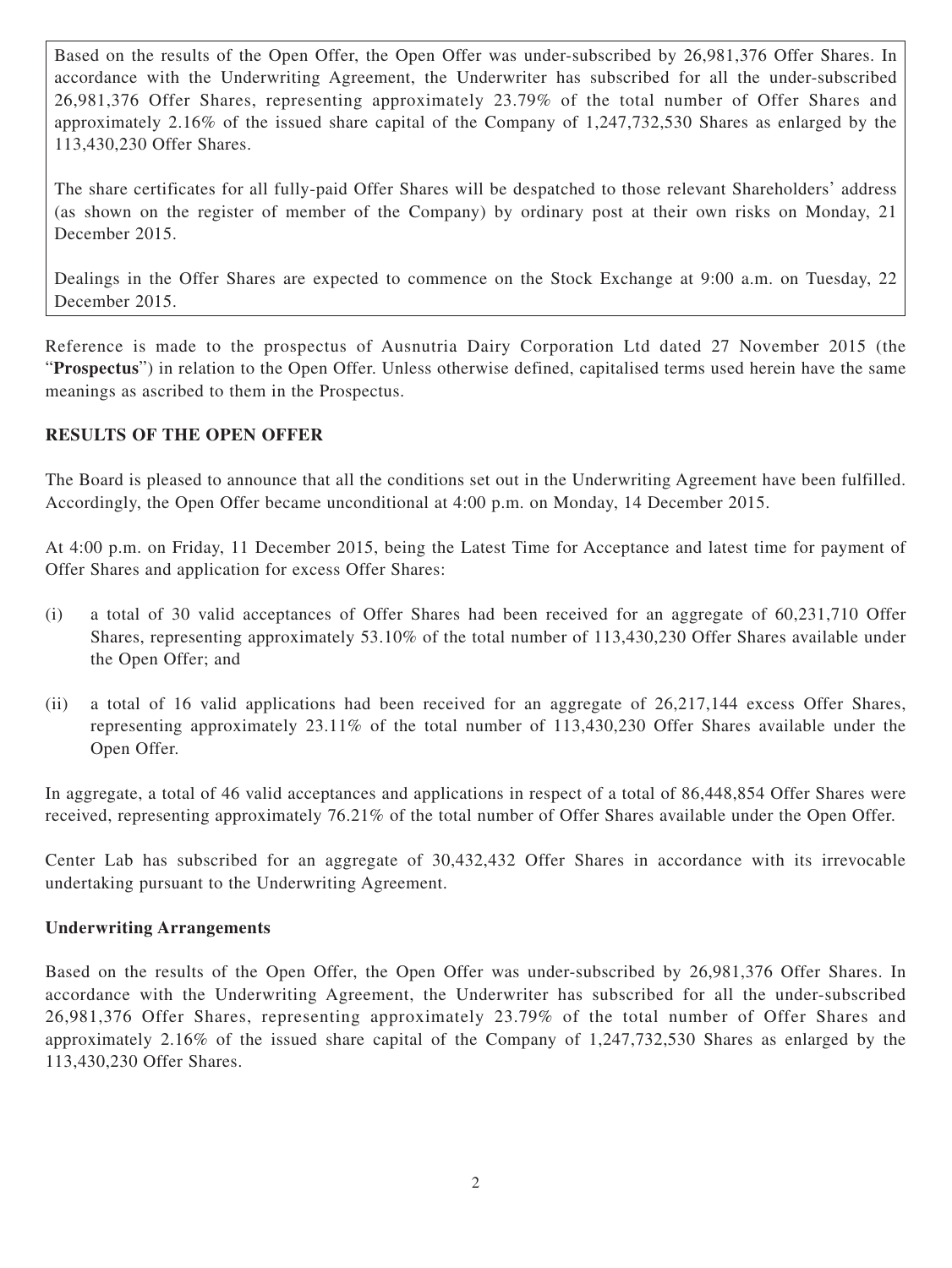#### **CHANGES IN SHAREHOLDING STRUCTURE OF THE COMPANY**

To the best of the knowledge, information and belief of the Directors after having made all reasonable enquiries, the following is a summary of the shareholding structure of the Company immediately before and after completion of the Open Offer:

| Shareholder                                                              | <b>Immediately before</b><br>completion of the Open Offer |          | <b>Immediately after</b><br>completion of the Open Offer |         |
|--------------------------------------------------------------------------|-----------------------------------------------------------|----------|----------------------------------------------------------|---------|
|                                                                          | No. of Shares                                             | %        | No. of Shares                                            | %       |
| Center Lab (the Underwriter)                                             | 304, 324, 321                                             | 26.83%   | 361,738,129                                              | 28.99%  |
| BioEngine Capital Inc. (Note 1)<br>BioEngine Technology Development Inc. | 123, 355, 375                                             | 10.87%   | 123, 355, 375                                            | 9.89%   |
| (Note 1)                                                                 | 20,838,268                                                | 1.84%    | 20,838,268                                               | 1.67%   |
| Sub-total                                                                | 448,517,964                                               | 39.54%   | 505,931,772                                              | 40.55%  |
| Asean Bio&Medical Platform Investment                                    |                                                           |          |                                                          |         |
| L.P. ( <i>Note 2</i> )                                                   | 7,639,952                                                 | 0.67%    | 7,639,952                                                | 0.61%   |
| Ms. Lin O, Li-Chu (Note 3)                                               | 498,000                                                   | 0.05%    | 551,800                                                  | 0.05%   |
| Dutch Dairy Investments HK Limited                                       |                                                           |          |                                                          |         |
| (Note 4)                                                                 | 147,459,300                                               | 13.00%   | 162, 205, 230                                            | 13.00%  |
| Ausnutria Holding Co Ltd (Note 5)                                        | 86,805,450                                                | $7.65\%$ | 95,485,995                                               | 7.65%   |
| <b>Public Shareholders</b>                                               | 443,381,634                                               | 39.09%   | 475,917,781                                              | 38.14%  |
| <b>Total</b>                                                             | 1,134,302,300                                             | 100.00%  | 1,247,732,530                                            | 100.00% |

Notes:

1. Both BioEngine Capital Inc. and BioEngine Technology Development Inc. are non-wholly owned subsidiaries of Center Lab.

- 2. Asean Bio&Medical Platform Investment L.P., a limited partnership with capital contributed as to 30% by Centerlab Investment Holding Limited (a wholly-owned subsidiary of Center Lab) as limited partner.
- 3. Ms. Lin O, Li-Chu is the spouse of Mr. Lin Jung-Chin, an executive Director.
- 4. Dutch Dairy Investments HK Limited is non-wholly owned by Mr. Bartle van der Meer, the executive Director and chief executive officer of the Company.
- 5. Ausnutria Holding Co Ltd is wholly-owned by Mr. Yan Weibin, the executive Director and chairman of the Company.